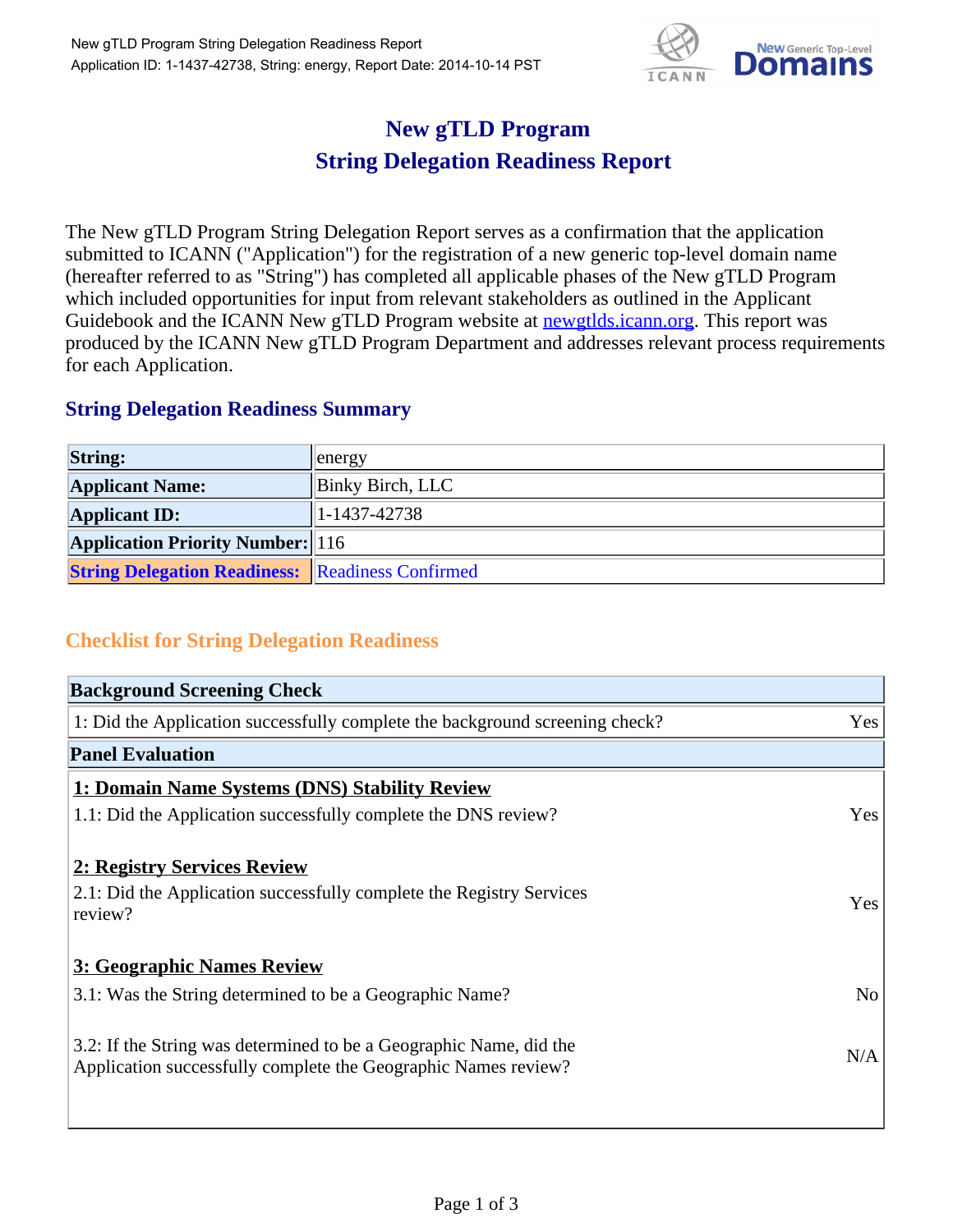

| <b>4: Financial Review</b><br>$\vert$ 4.1: Did the Application successfully complete the Financial Capability<br>review?                                                                                                                                                                                                                                     | <b>Yes</b> |
|--------------------------------------------------------------------------------------------------------------------------------------------------------------------------------------------------------------------------------------------------------------------------------------------------------------------------------------------------------------|------------|
| <b>5: Technical Review</b><br>5.1: Did the Application successfully complete the Technical and<br><b>Operation Capability review?</b>                                                                                                                                                                                                                        | <b>Yes</b> |
| <b>6: String Similarity Review</b><br>$\vert$ 6.1: Was the Application determined to not be confusingly similar to other<br>applied for strings, including through String Confusion Objections?                                                                                                                                                              | No         |
| 6.2: If the Application was determined to be confusingly similar to other<br>applied for strings, including through String Confusion Objections, did the<br>Application prevail in the string contention resolution process (CPE,<br>Auction, and/or Self-Resolution of String Contention via<br>withdrawal/termination of all other members in contention)? | Yes        |

| <b>Public Comment Period</b>                                                                                                                                                                   |                |
|------------------------------------------------------------------------------------------------------------------------------------------------------------------------------------------------|----------------|
| 1: Was the public provided an opportunity to submit comments on the Application?                                                                                                               | Yes            |
| 2: Were comments for the Application considered by evaluation panels?                                                                                                                          | Yes            |
| <b>Objection Process</b>                                                                                                                                                                       |                |
| 1: Were objections filed against the Application?                                                                                                                                              | N <sub>0</sub> |
| 2: If objections were filed against the Application, did Applicant prevail in the dispute<br>resolution proceedings for all Legal Rights, Limited Public Interest and Community<br>Objections? | N/A            |
| Governmental Advisory Committee (GAC) Advice                                                                                                                                                   |                |
| 1: Did the GAC have an opportunity to provide advice for the Application?                                                                                                                      | Yes            |
| 2: Did the GAC provide consensus GAC advice that the String should not be approved by<br>the ICANN Board?                                                                                      | <b>No</b>      |
| 3: If the GAC provided consensus GAC advice to the ICANN Board, did the ICANN Board<br>(or New gTLD Program Committee) accept the GAC advice?                                                  | N/A            |
| <b>Accountability Mechanisms</b>                                                                                                                                                               |                |
| 1: Was the Application the subject of a complaint or review through one of ICANN's<br>accountability mechanisms (Reconsideration or Independent Review)?                                       | N <sub>0</sub> |
| 1.1: If yes, did the BGC, ICANN Board or New gTLD Program Committee determine that<br>the Application should not proceed to contracting?                                                       | N/A            |